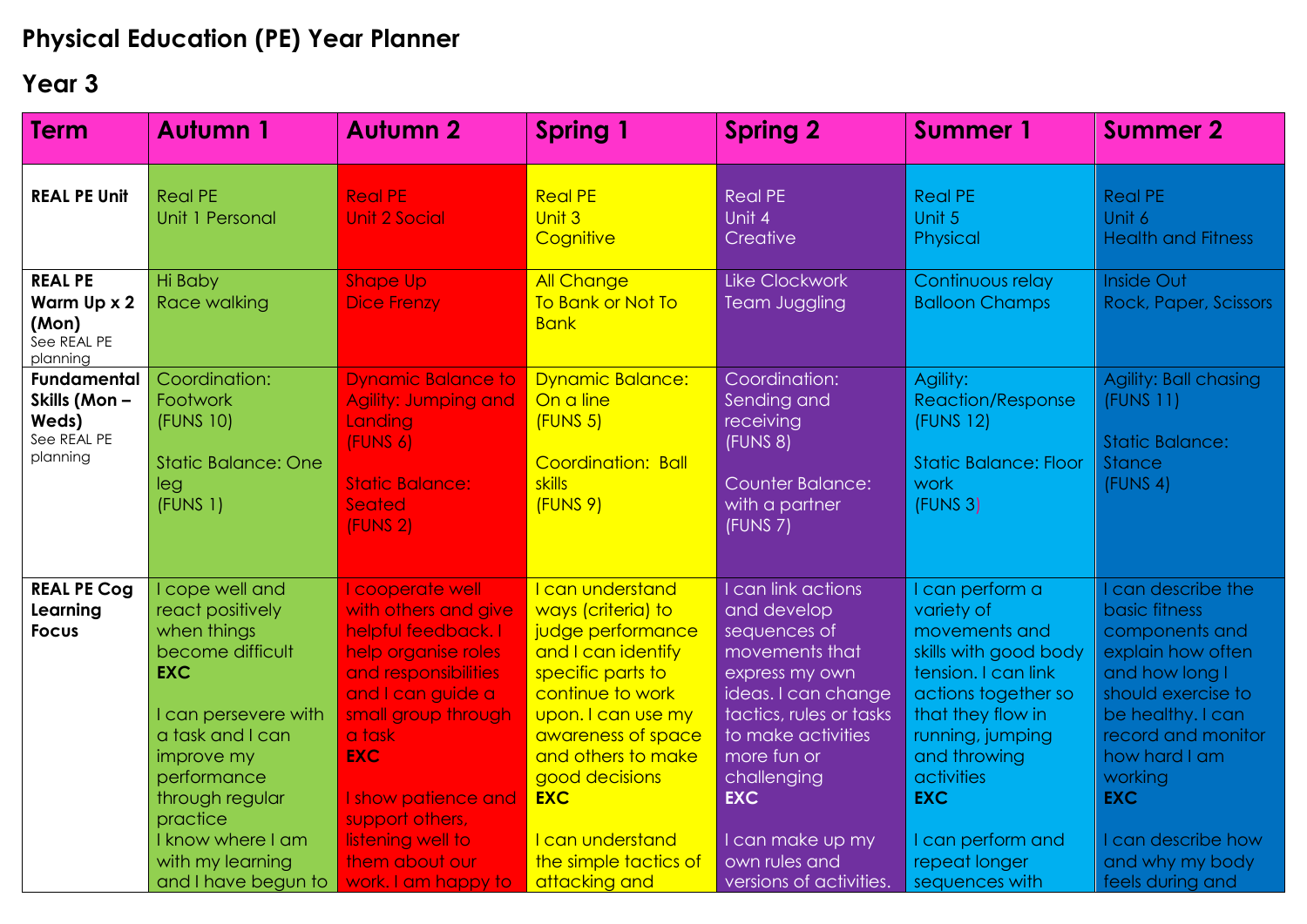|                                     | challenge myself<br><b>EXP</b><br>I try several times if<br>at first I don't<br>succeed and I ask<br>for help when<br>appropriate<br><b>WT</b> | show and tell them<br>about my ideas<br><b>EXP</b><br>I can help praise<br>and encourage<br>others in their<br><b>learning</b><br><b>WT</b> | defending. I can<br>explain what I am<br>doing well and I<br>have begun to<br>identify areas for<br>improvement<br><b>EXP</b><br>can begin to order<br>instructions,<br>movements and<br>skills. With help I can<br>recognise similarities<br>and differences in<br>performance and I<br>can explain why<br>someone is working<br>or performing well<br><b>WT</b> | I can respond<br>differently to a<br>variety of tasks or<br>music and I can<br>recognise similarities<br>and differences in<br>movements and<br>expression<br><b>EXP</b><br>I can begin to<br>compare my<br>movements and<br>skills with those of<br>others. I can select<br>and link movements<br>together to fit a<br>theme<br><b>WT</b> | clear shapes and<br>controlled<br>movement. I can<br>select and apply a<br>range of skills with<br>good control and<br>consistency<br><b>EXP</b><br>I can perform a<br>range of skills with<br>some control and<br>consistency. I can<br>perform a sequence<br>of movements with<br>some changes in<br>level, direction or<br>speed<br><b>WT</b> | after exercise. I can<br>explain why we<br>need to warm up<br>and cool down<br><b>EXP</b><br>can say how my<br>body feels before,<br>during and after<br>exercise. I use<br>equipment<br>appropriately and<br>move and land<br>safely<br><b>WT</b> |
|-------------------------------------|------------------------------------------------------------------------------------------------------------------------------------------------|---------------------------------------------------------------------------------------------------------------------------------------------|-------------------------------------------------------------------------------------------------------------------------------------------------------------------------------------------------------------------------------------------------------------------------------------------------------------------------------------------------------------------|--------------------------------------------------------------------------------------------------------------------------------------------------------------------------------------------------------------------------------------------------------------------------------------------------------------------------------------------|--------------------------------------------------------------------------------------------------------------------------------------------------------------------------------------------------------------------------------------------------------------------------------------------------------------------------------------------------|----------------------------------------------------------------------------------------------------------------------------------------------------------------------------------------------------------------------------------------------------|
| <b>Traditional PE</b><br>(Thursday) | <b>Netball</b><br>(Invasion Game)                                                                                                              | <b>Hockey</b><br>(Invasion Game)                                                                                                            | <b>REAL Gym</b><br>(Gymnastics)                                                                                                                                                                                                                                                                                                                                   | <b>Football</b><br>(Invasion Game)                                                                                                                                                                                                                                                                                                         | <b>REAL Dance</b><br>(Dance)<br><b>OAA</b>                                                                                                                                                                                                                                                                                                       | <b>Rounders</b><br>(Strike + Field)<br><b>Athletics</b>                                                                                                                                                                                            |
|                                     |                                                                                                                                                |                                                                                                                                             |                                                                                                                                                                                                                                                                                                                                                                   |                                                                                                                                                                                                                                                                                                                                            | (Porthpean Camp)                                                                                                                                                                                                                                                                                                                                 |                                                                                                                                                                                                                                                    |
| Sequence of<br>Lessons              | L1: To pass/send a<br>ball with increasing                                                                                                     | L1: To hold a hockey<br>stick correctly and                                                                                                 | L1: Travel (Floor<br>work)                                                                                                                                                                                                                                                                                                                                        | L1: To stop the ball<br>with my foot.                                                                                                                                                                                                                                                                                                      | L1: Shapes<br>solo/Dance shapers                                                                                                                                                                                                                                                                                                                 | L1: Throw a ball with<br>increasing accuracy                                                                                                                                                                                                       |
|                                     | accuracy                                                                                                                                       | safely                                                                                                                                      |                                                                                                                                                                                                                                                                                                                                                                   |                                                                                                                                                                                                                                                                                                                                            |                                                                                                                                                                                                                                                                                                                                                  |                                                                                                                                                                                                                                                    |
|                                     | L2: To move with the<br>ball keeping it under                                                                                                  | L2: To use a push<br>pass                                                                                                                   | L2: Travel (Hand<br>apparatus)                                                                                                                                                                                                                                                                                                                                    | L2: To pass the ball<br>with the inside of my<br>feet.                                                                                                                                                                                                                                                                                     | L <sub>2</sub> : Circles<br>solo/Turning,<br>jumping and moving                                                                                                                                                                                                                                                                                  | L2: Catch a ball with<br>increasing control.                                                                                                                                                                                                       |
|                                     | control                                                                                                                                        |                                                                                                                                             | L3: Travel (Hand                                                                                                                                                                                                                                                                                                                                                  |                                                                                                                                                                                                                                                                                                                                            |                                                                                                                                                                                                                                                                                                                                                  | L3: Successfully hit a                                                                                                                                                                                                                             |
|                                     |                                                                                                                                                | L3: To get in a low                                                                                                                         | apparatus)                                                                                                                                                                                                                                                                                                                                                        | L3: To dribble the                                                                                                                                                                                                                                                                                                                         | L3: Partnering                                                                                                                                                                                                                                                                                                                                   | ball from a tee.                                                                                                                                                                                                                                   |
|                                     | L3: To pass the ball in                                                                                                                        | position when                                                                                                                               |                                                                                                                                                                                                                                                                                                                                                                   | ball using my feet.                                                                                                                                                                                                                                                                                                                        | shapes                                                                                                                                                                                                                                                                                                                                           |                                                                                                                                                                                                                                                    |
|                                     | different ways<br>L4: To find and use                                                                                                          | dribbling and/or<br>passing                                                                                                                 | L4: Rotation (Floor<br>work)                                                                                                                                                                                                                                                                                                                                      | L4: To make a<br>standing tacle                                                                                                                                                                                                                                                                                                            | L4: Partnering circles                                                                                                                                                                                                                                                                                                                           | L4: Hit a ball towards<br>a target.                                                                                                                                                                                                                |
|                                     | space well to keep<br>possession                                                                                                               | L4: To dribble a ball                                                                                                                       | L5: Rotation (Partner                                                                                                                                                                                                                                                                                                                                             | L5: To shoot a                                                                                                                                                                                                                                                                                                                             | L5: Artistry<br>abstraction                                                                                                                                                                                                                                                                                                                      | L5: Choose fielding<br>skills to make it                                                                                                                                                                                                           |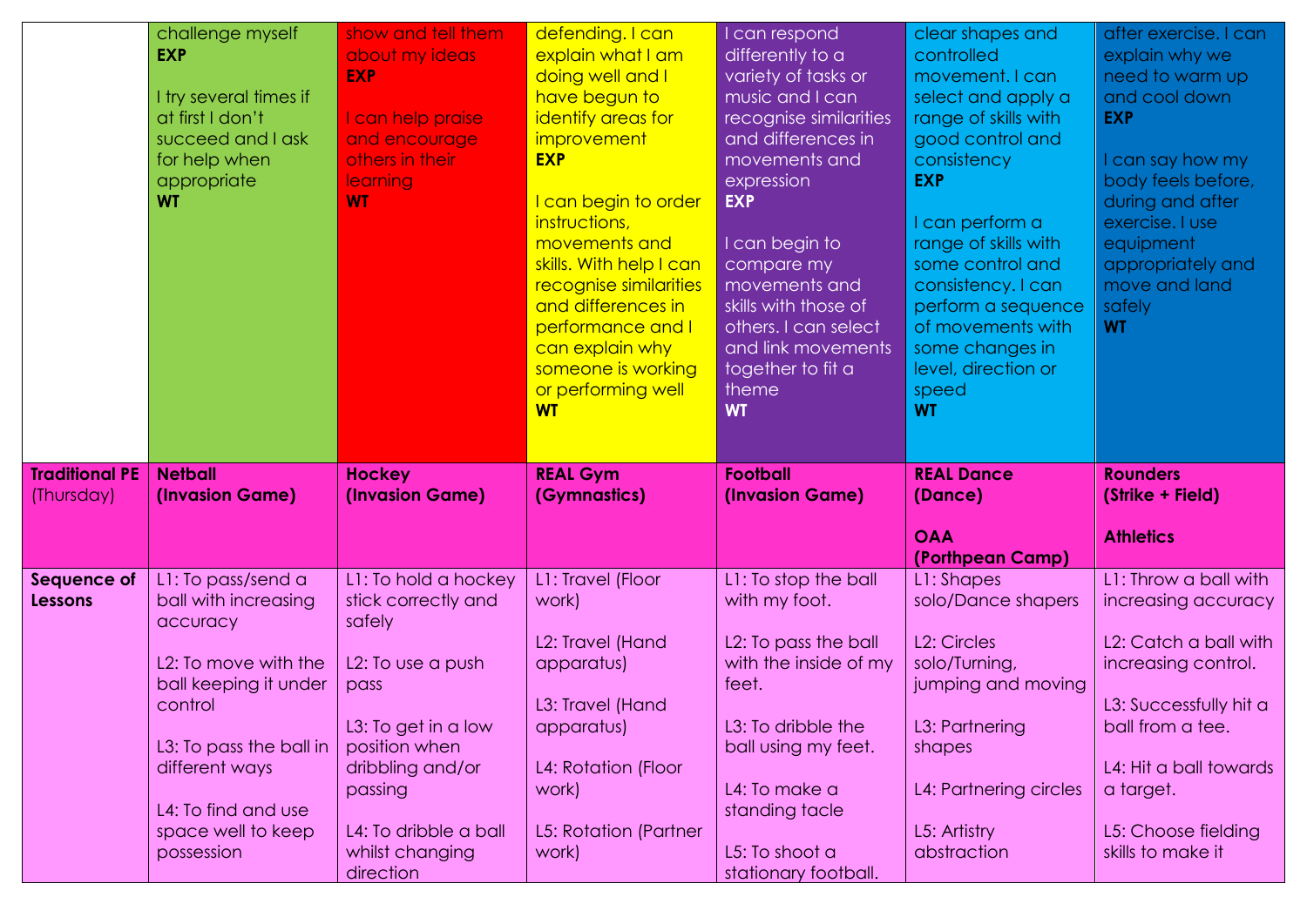|                                                            | L5: To apply basic<br>attacking and<br>defending principles<br>L6: Play in small<br>sided games,<br>employing simple<br>tactics                                                                                                                                                                                                                                                                  | L5: To use a stop<br>pass<br>L6: To play hockey<br>games against<br>others                                                                                                                                                                                                                                                                                                  | L6: Rotation<br>(Partner work)                                                                                                                                                                                                                                                                                             | L6: To participate in<br>a group football<br>game.                                                                                                                                                                                                                                                                                               | L6: Artistry (making)                                                                                                                                                                                                                                                                                                           | difficult for an<br>opponent<br>L6: Participate in<br>modified<br>competitive games<br>showing good<br>teamwork.<br><b>Athletics</b><br>Preparation for Sports<br>Day                                                                                                                                                                                                                               |
|------------------------------------------------------------|--------------------------------------------------------------------------------------------------------------------------------------------------------------------------------------------------------------------------------------------------------------------------------------------------------------------------------------------------------------------------------------------------|-----------------------------------------------------------------------------------------------------------------------------------------------------------------------------------------------------------------------------------------------------------------------------------------------------------------------------------------------------------------------------|----------------------------------------------------------------------------------------------------------------------------------------------------------------------------------------------------------------------------------------------------------------------------------------------------------------------------|--------------------------------------------------------------------------------------------------------------------------------------------------------------------------------------------------------------------------------------------------------------------------------------------------------------------------------------------------|---------------------------------------------------------------------------------------------------------------------------------------------------------------------------------------------------------------------------------------------------------------------------------------------------------------------------------|-----------------------------------------------------------------------------------------------------------------------------------------------------------------------------------------------------------------------------------------------------------------------------------------------------------------------------------------------------------------------------------------------------|
| <b>Fitness Friday</b><br>Links to 5 ways<br>to well-being. | Wk 1 - Circuit Training<br>$Wk 2 - Yoga$<br>Wk $3 -$ Aerobics<br>Wk $4 - X$ -Country<br>Running<br>Wk 5 - Walk around<br>the Roche Rock<br>Wk 6 - Oti Mabuse<br>Dance                                                                                                                                                                                                                            | Wk 1 - Bikes and<br>Scooters<br>Wk 2 - Bleep Test<br>$Wk$ 3 – Yoga<br>Wk $4 - Joe Wicks$<br>Cardio<br>Wk 5 - Relay Races<br>Wk $6 -$ Skip to Be Fit                                                                                                                                                                                                                         | Wk 1 - Circuit Training<br>$Wk 2 - Yoga$<br>Wk $3 -$ Aerobics<br>Wk $4 - X$ -Country<br>Running<br>Wk 5 - Walk around<br>Roche Rock<br>Wk 6 - Oti Mabuse<br>Dance                                                                                                                                                          | Wk 1 - Bikes and<br>Scooters<br>$Wk$ 2 – Bleep Test<br>$Wk$ 3 – Yoga<br>Wk 4 - Joe Wicks<br>Cardio<br>Wk 5 - Relay Races<br>Wk $6 -$ Skip to Be Fit                                                                                                                                                                                              | Wk 1 - Circuit Training<br>Wk $2 - Y$ oga<br>Wk $3 -$ Aerobics<br>Wk $4 - X$ -Country<br>Running<br>Wk 5 - Walk around<br><b>Roche Rock</b><br>Wk 6 - Oti Mabuse<br>Dance                                                                                                                                                       | Wk 1 - Bikes and<br>Scooters<br>Wk 2 - Bleep Test<br>Wk 3 - Yoga<br>Wk 4 - Joe Wicks<br>Cardio<br>Wk 5 - Relay Races<br>Wk $6 -$ Skip to Be Fit                                                                                                                                                                                                                                                     |
| <b>Vocabulary</b>                                          | <b>REAL PE + Traditional:</b><br>balance,<br>coordination, agility,<br>fluency, control,<br>praise, patience,<br>encourage,<br>cooperate,<br>persevere,<br>challenge, practice,<br><b>SUCCESS</b><br><b>Netball:</b> chest pass,<br>bounce pass,<br>shoulder pass,<br>attacker, defender,<br>space, sending,<br>receiving, intercept,<br>marking, opposed,<br>unopposed, ball<br>control, speed, | <b>REAL PE + Traditional:</b><br>balance,<br>coordination, agility,<br>fluency, control,<br>praise, patience,<br>encourage,<br>cooperate,<br>feedback, listening,<br>support,<br>responsibilities,<br><b>Hockey: stick,</b><br>dribble, push pass,<br>intercept, tackle,<br>attacker, defender,<br>shoot, speed,<br>direction, aim, turn,<br>possession, attack,<br>defence | <b>REAL PE + Traditional:</b><br>balance,<br>coordination, agility,<br>fluency, control,<br>praise, patience,<br>encourage,<br>cooperate, tactics,<br>attacking,<br>defending,<br>similarities,<br>differences<br><b>Gymnastics:</b> travel,<br>floor work, rotation,<br>core, apparatus,<br>balance, tension,<br>fluency, | <b>REAL PE + Traditional:</b><br>balance,<br>coordination, agility,<br>fluency, control,<br>praise, patience,<br>encourage,<br>cooperate,<br>sequences, express,<br>tactics, rules,<br>versions, link<br><b>Football:</b> dribble,<br>pass, tackle,<br>possession, defend,<br>attack, intercept,<br>control, space,<br>saving, aim,<br>direction | <b>REAL PE + Traditional:</b><br>balance,<br>coordination, agility,<br>fluency, control,<br>praise, patience,<br>encourage,<br>cooperate, tension,<br>flow, sequences,<br>link, repeat,<br>consistency, level,<br>speed, direction<br><b>Dance:</b> floor work,<br>shapes, solo,<br>partner, abstraction,<br>artistry, fluency, | <b>REAL PE + Traditional:</b><br>balance,<br>coordination, agility,<br>fluency, control,<br>praise, patience,<br>encourage,<br>cooperate, fitness,<br>exercise, healthy,<br>monitor, warm up,<br>cool down,<br>Athletics: walk, jog,<br>run, sprint, relay,<br>sprint starts, shot put<br>throw, javelin throw,<br>standing long jump,<br>elevate,<br><b>Rounders: strike,</b><br>field, bat, base, |